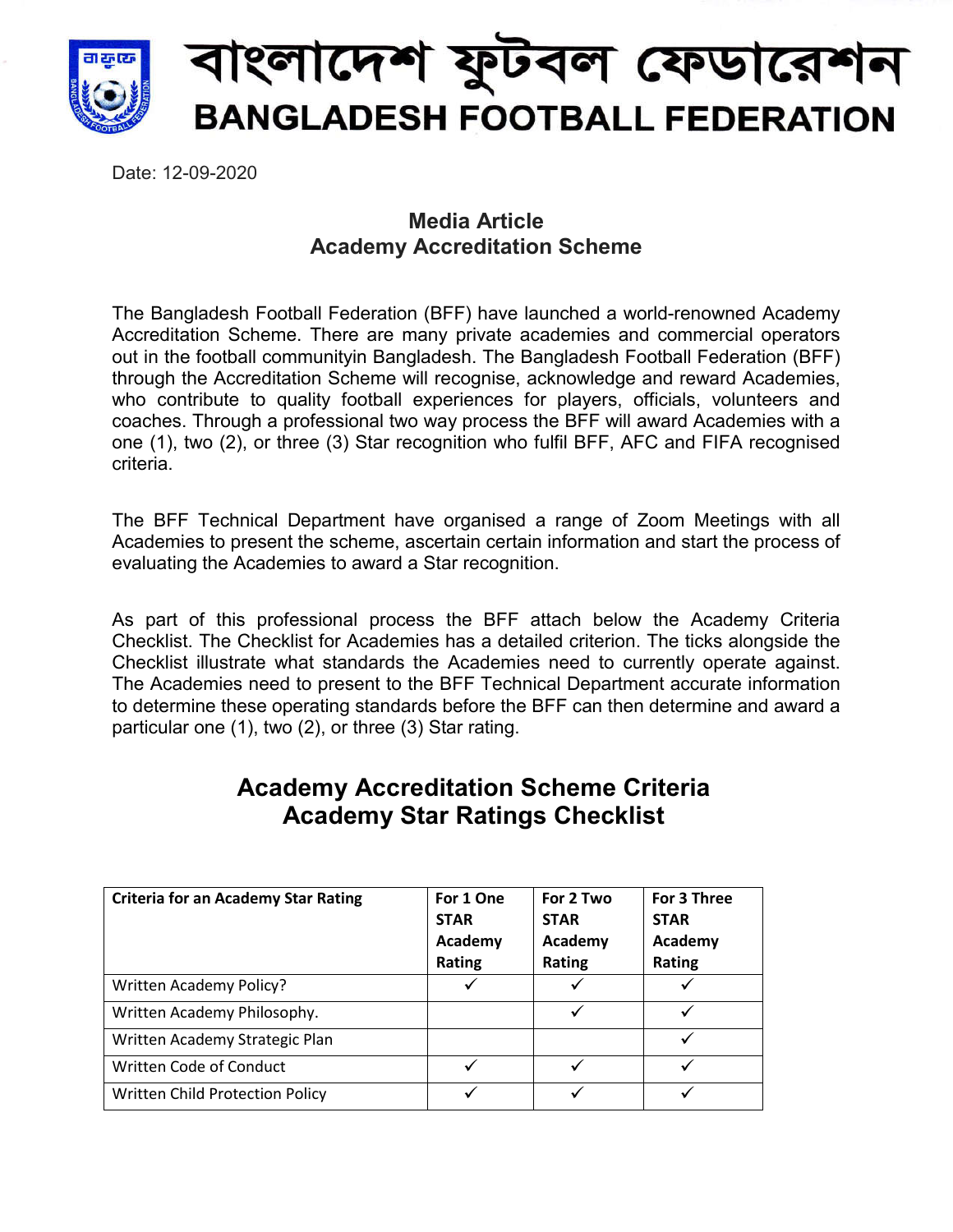| Written Player Development Plan                          |              |   |  |
|----------------------------------------------------------|--------------|---|--|
| Written Age Group Curriculum                             |              |   |  |
| Written physical program for specific age                |              |   |  |
| groups                                                   |              |   |  |
| Written technical program for specific age               |              |   |  |
| groups                                                   |              |   |  |
| Written tactical program for specific age                |              |   |  |
| groups                                                   |              |   |  |
| <b>Written Annual Budget</b>                             |              |   |  |
| <b>Technical Committee or Board</b>                      |              |   |  |
| 2 or more age-groups and or teams in the<br>Academy      |              |   |  |
| 3 or more age-groups and or teams in the                 |              |   |  |
| Academy                                                  |              |   |  |
| 4 or more age-groups and or teams in the                 |              |   |  |
| Academy                                                  |              |   |  |
| 10 or more players registered per age-                   | $\checkmark$ |   |  |
| group                                                    |              |   |  |
| 15 or more players registered per age-                   |              |   |  |
| group                                                    |              |   |  |
| 20 or more players registered per age-                   |              |   |  |
| group                                                    |              |   |  |
| 2 or more Coaches and 1 Support Staff at                 |              |   |  |
| the Academy                                              |              |   |  |
| C Certificate Qualification or higher for the            |              |   |  |
| <b>Head Coach</b>                                        |              |   |  |
| Academy Director B Diploma Qualification                 |              |   |  |
| or higher                                                |              |   |  |
| C Certificate Qualification or higher for                |              |   |  |
| other Coaches<br>GK Level 1 for a GK Coach with specific |              |   |  |
| <b>Goalkeeping Training</b>                              |              |   |  |
| Physiotherapist in attendance or access                  | ✓            | ✓ |  |
| too                                                      |              |   |  |
| Field - Own or Rental.                                   |              |   |  |
| Is there a Full Pitch and or Half Field?                 |              |   |  |
| Players learn about nutrition, physical                  |              |   |  |
| development, psychology, growth &                        |              |   |  |
| development                                              |              |   |  |
| Is there a Recruitment Policy and an Player              | ✓            | ✓ |  |
| <b>Identification Process?</b>                           |              |   |  |
| Is there an Education Facility for the                   |              |   |  |
| Players                                                  |              |   |  |